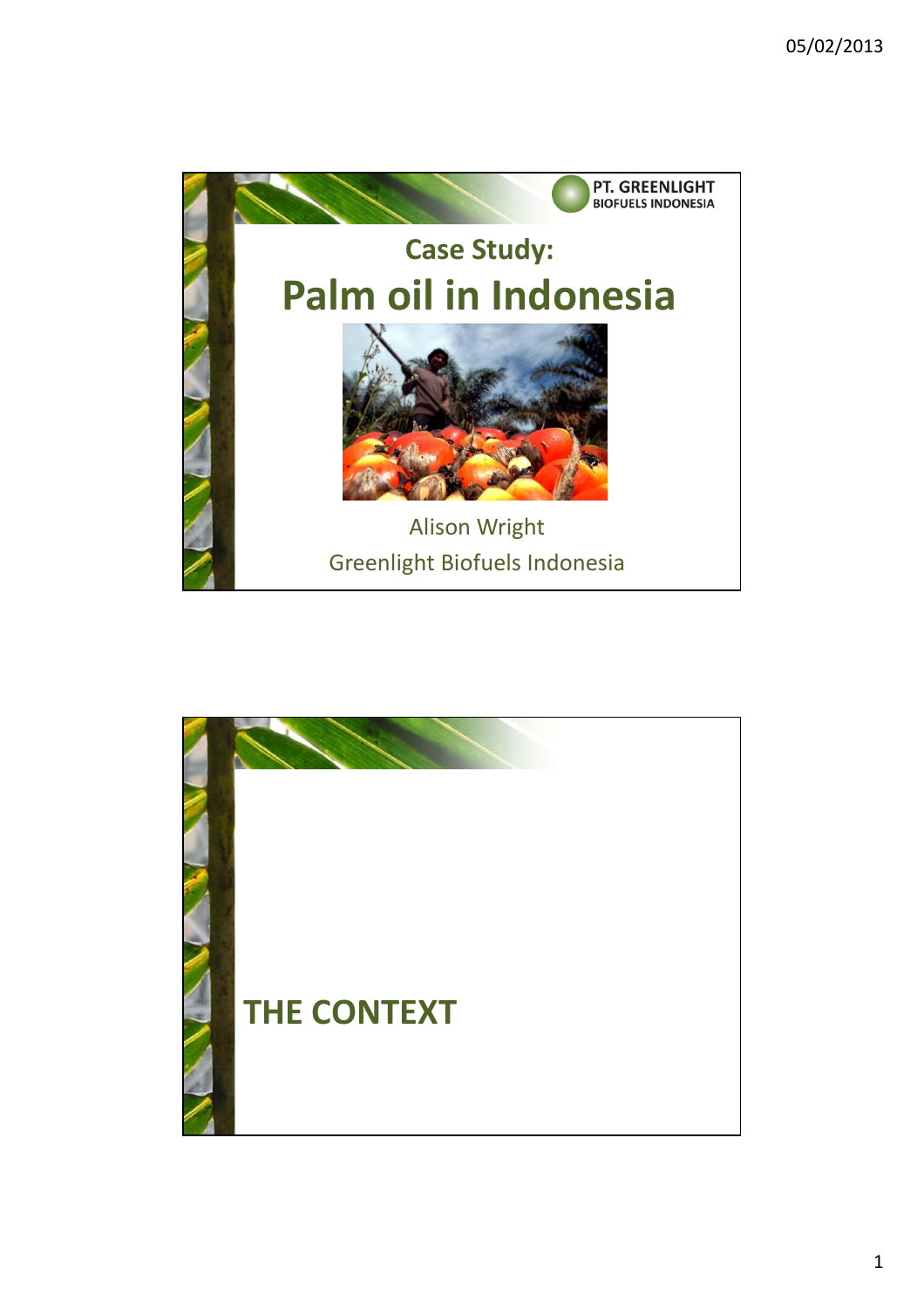

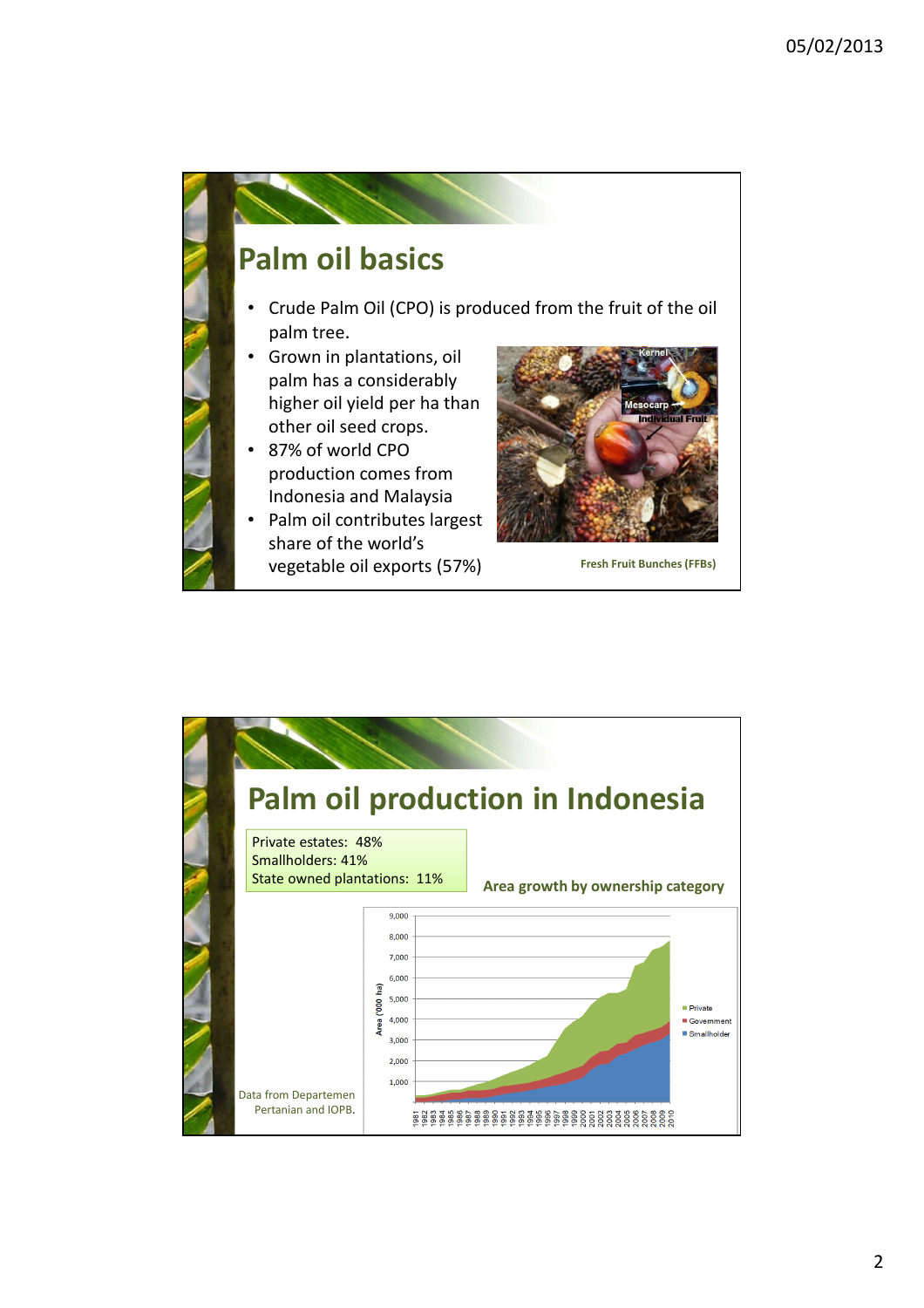

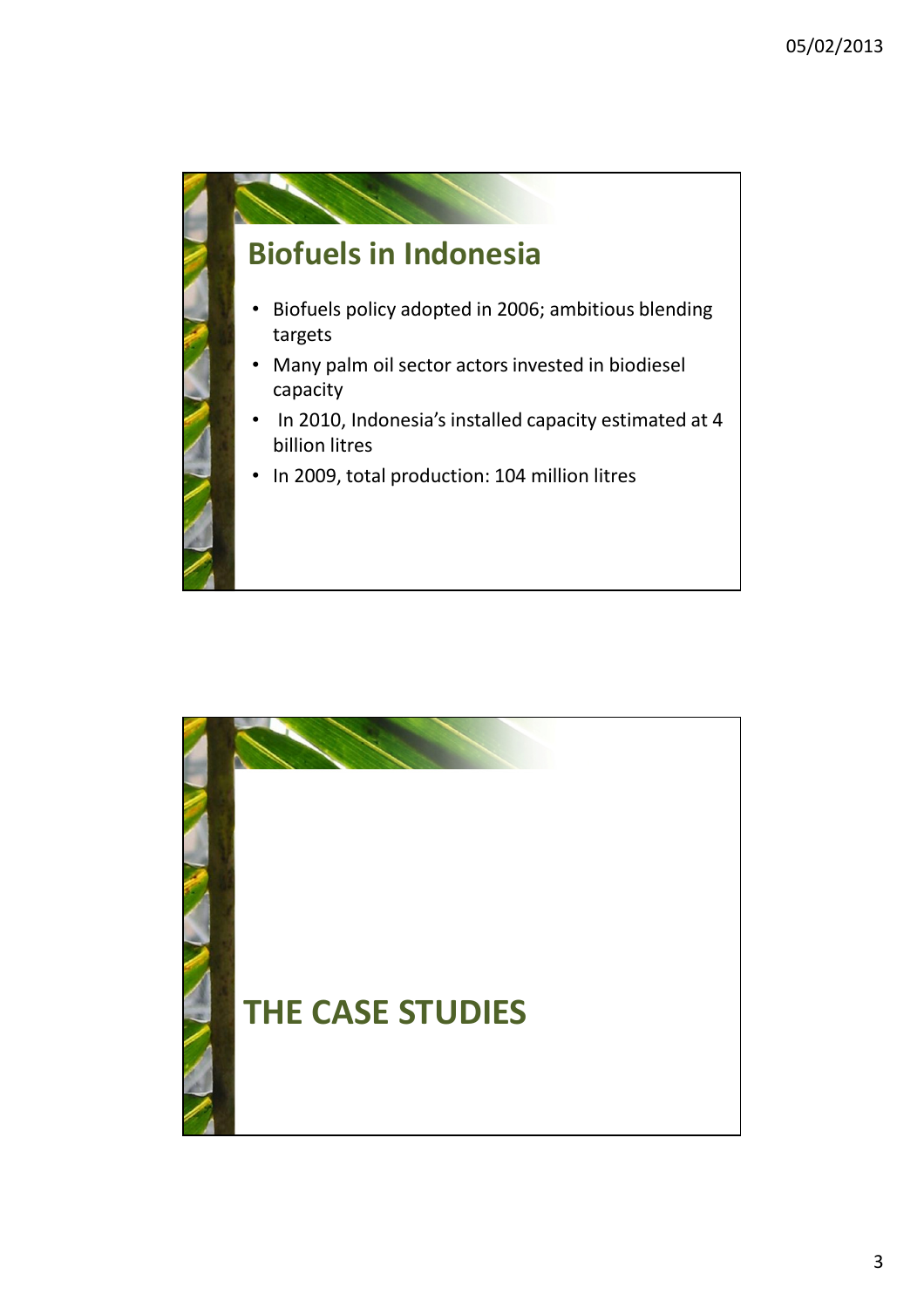

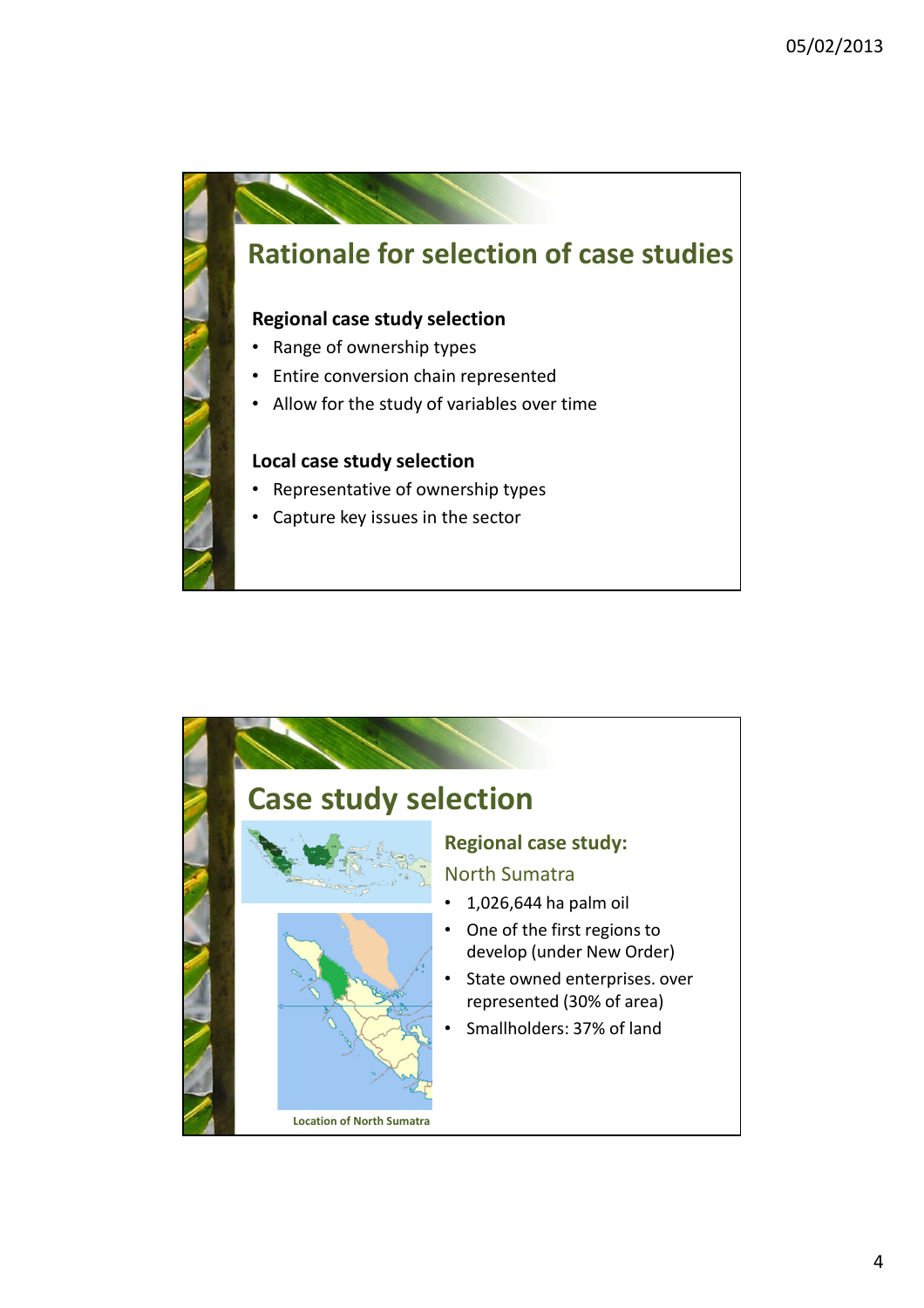

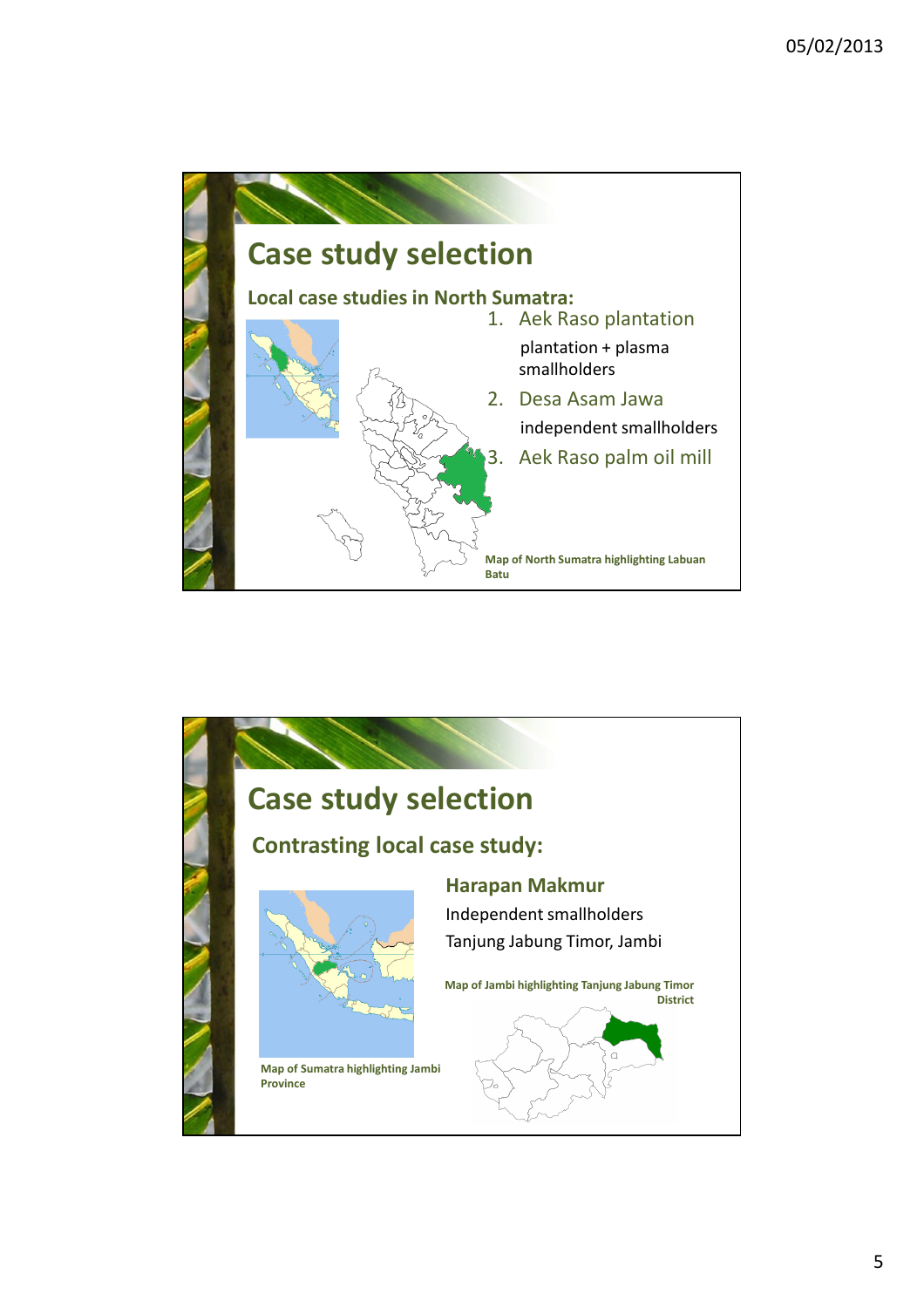

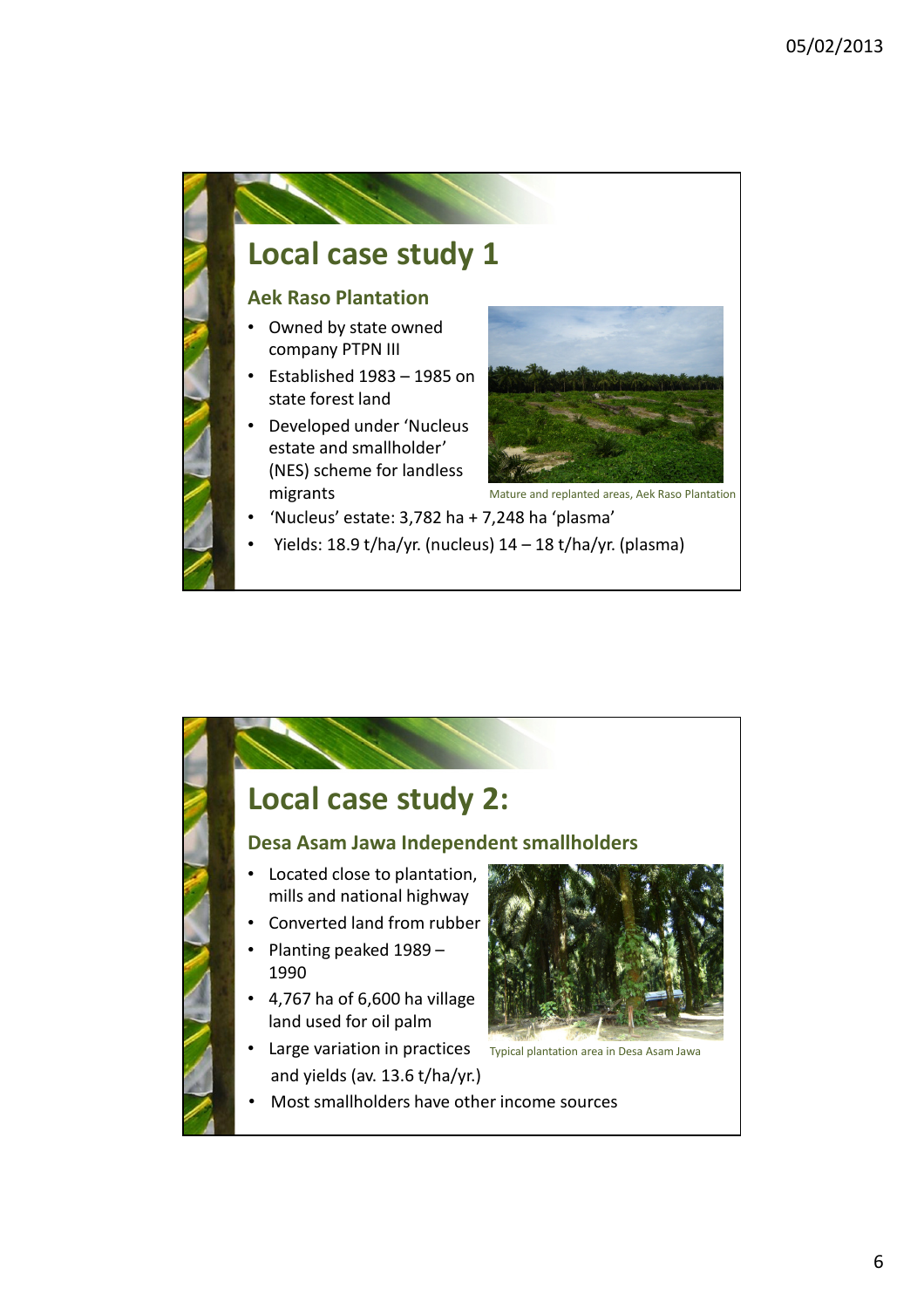

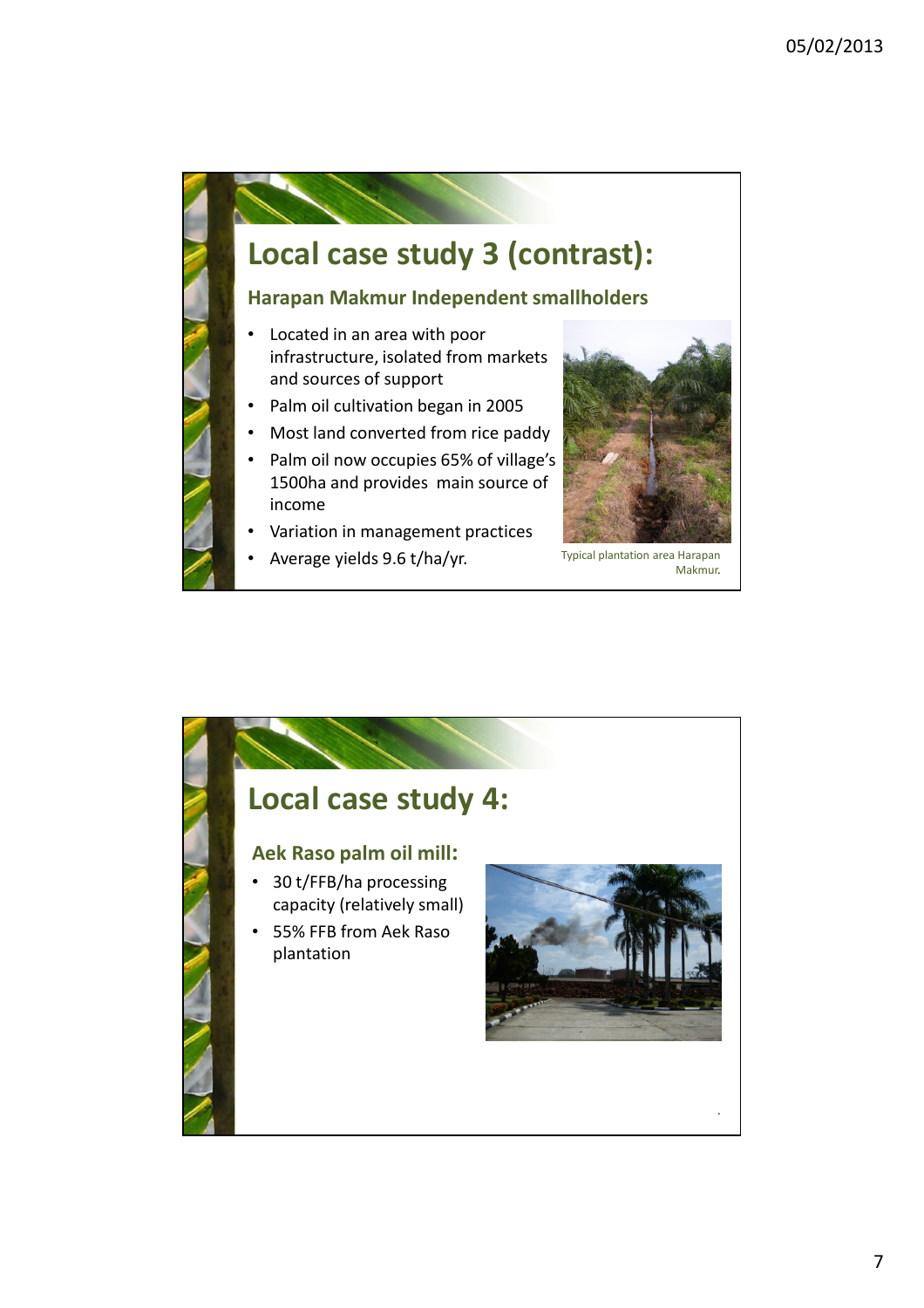

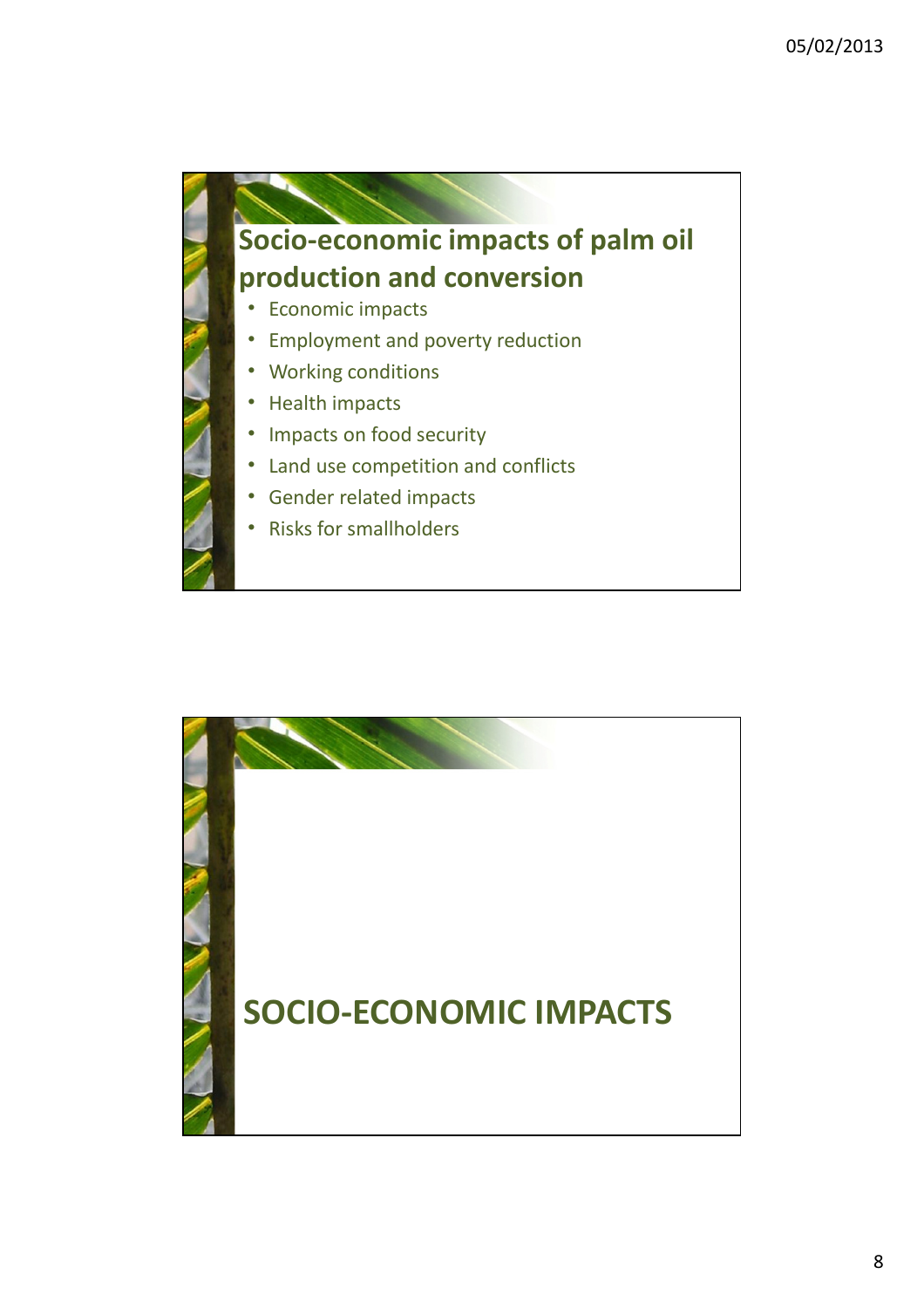| <b>Relevance of impacts</b>                |                 |                 |       |
|--------------------------------------------|-----------------|-----------------|-------|
|                                            | <b>National</b> | <b>Regional</b> | Local |
| <b>Economic impacts</b>                    |                 |                 |       |
|                                            |                 |                 |       |
| <b>Employment and poverty</b><br>reduction |                 |                 |       |
| <b>Working conditions</b>                  |                 |                 |       |
|                                            |                 |                 |       |
| <b>Health impacts</b>                      |                 |                 |       |
|                                            |                 |                 |       |
| <b>Impacts on food security</b>            |                 |                 |       |
|                                            |                 |                 |       |
| Land use competition and                   |                 |                 |       |
| conflicts                                  |                 |                 |       |
| <b>Gender related impacts</b>              |                 |                 |       |
|                                            |                 |                 |       |

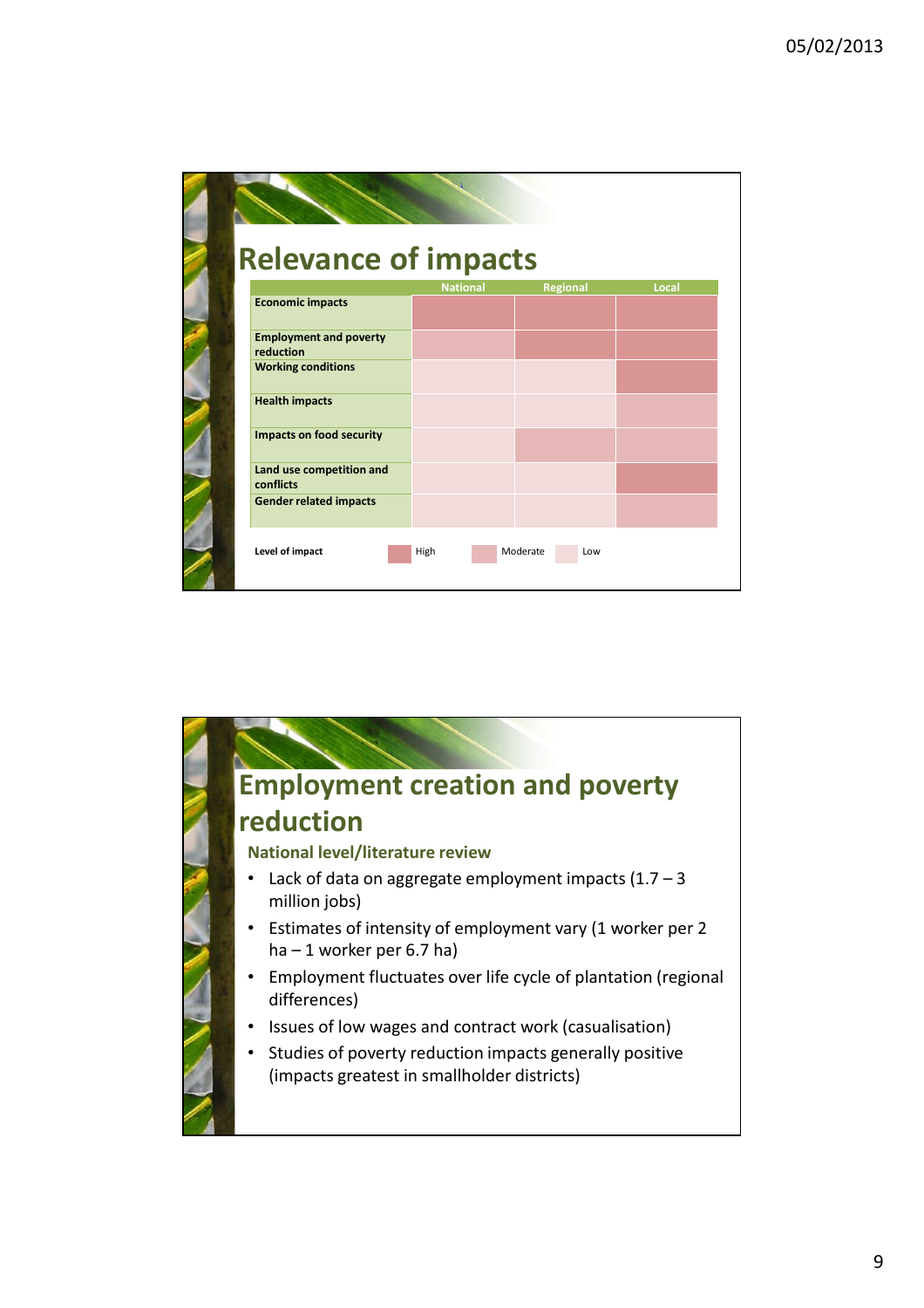

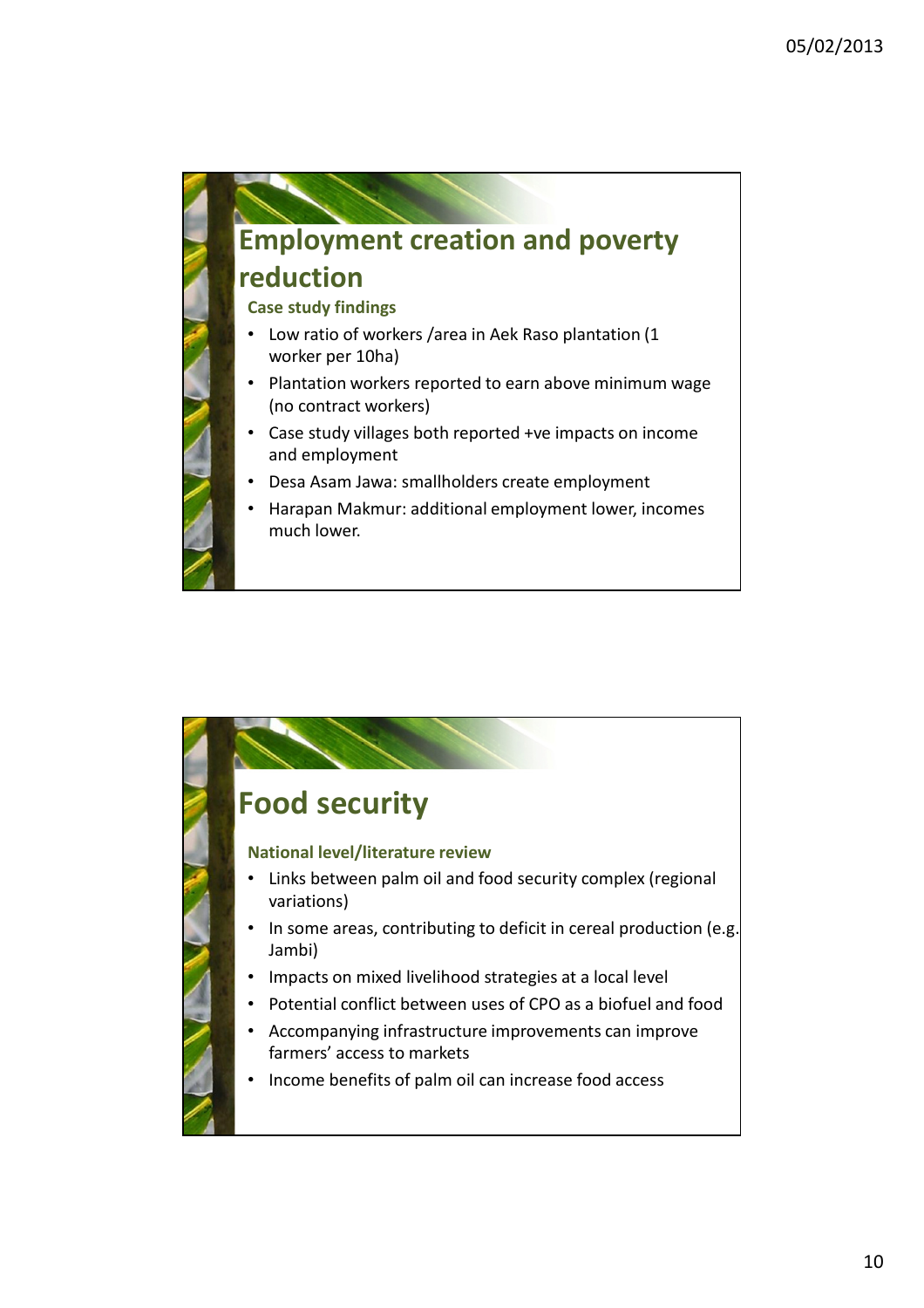